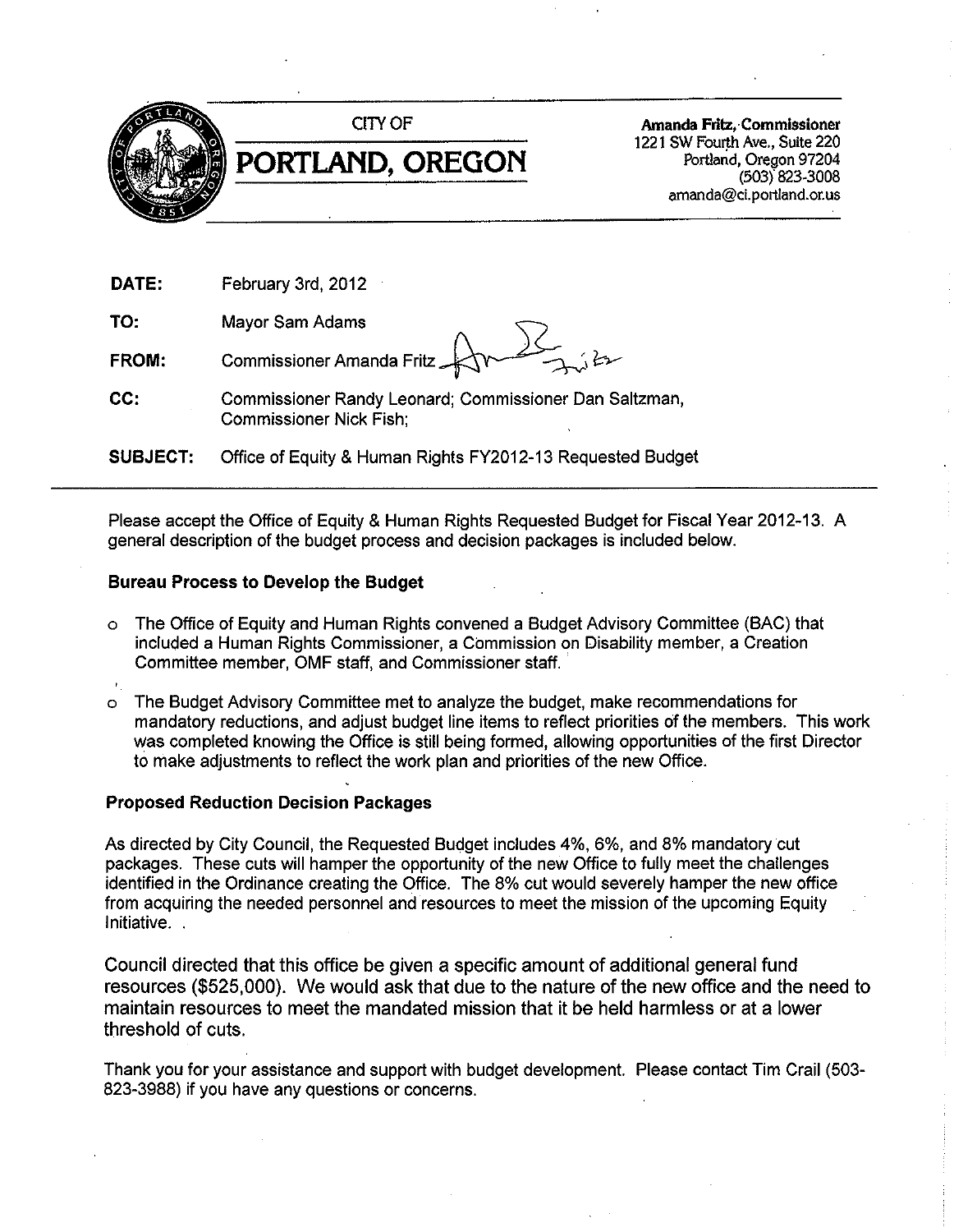## **Office Summary**

## **BUREAU OVERVIEW**

The Office of Equity and Human Rights was created in September 2011 as a directive of Council. The office will focus on closing disparity gaps and on facilitating equitable outcomes. It will help to improve participation, build partnerships and implement a racial and ethnic justice initiative. The Office will work to create the means for the City to become accountable on issues of equity with initial focus on race/ethnicity and ability/disabilities. The Office will staff the Commission on Disabilities as well as the Human Rights Commission. A committee currently in formation called the New Portlanders Advisory Council will also be staffed by the Office.

## **STRATEGIC DIRECTION**

#### **Existing Work Programs**

The Office will focus on the following goals in FY 2012-13:

- o Provide staff assistance to the HRC in implementing its strategic plan and programmatic goals.
- o Provide leadership on human rights education and peace building presentations on strategic and emerging issues of human rights and equity.
- o Facilitate the Inter-group Dialogues.
- o Facilitate opportunities for Portland to integrate newcomers into the economic, cultural, and political life of the city.
- o Facilitate use of the Effective Engagement Solutions program with the Community and in the City on conflict resolution especially as it pertains to issues of equity.

### **Emerging Work Program:**

- o Work with City Agencies and City employees to collect and evaluate data related to disparities in City government and development of an Equity Initiative.
- o Work with City agencies and stakeholders to develop an ongoing Office Work Plan.
- o Development of office advisory structure.
- o Development of New Portlanders Advisory Council.

## **SUMMARY OF BUDGET DECISIONS**

The Office of Equity and Human Rights' projected budget appropriation for FY 2012-13 is \$1,306,498.

The Office of Equity is being funded with a combination of \$525,000 in new ongoing General Fund Discretionary resources and \$781,498 of existing resources which had been budgeted in the Office of Human Relations but is budgeted in Office of Equity for FY 2012-13. Additionally, ongoing budget has been transferred from ONI to Office of Equity to support two positions which were transferred between the bureaus.

Overhead funding to support the Office of Equity shall be considered in FY 2012-13 Fall Budget Monitoring Process, after a proposal has been submitted to and voted on by the City's General Fund Overhead Committee.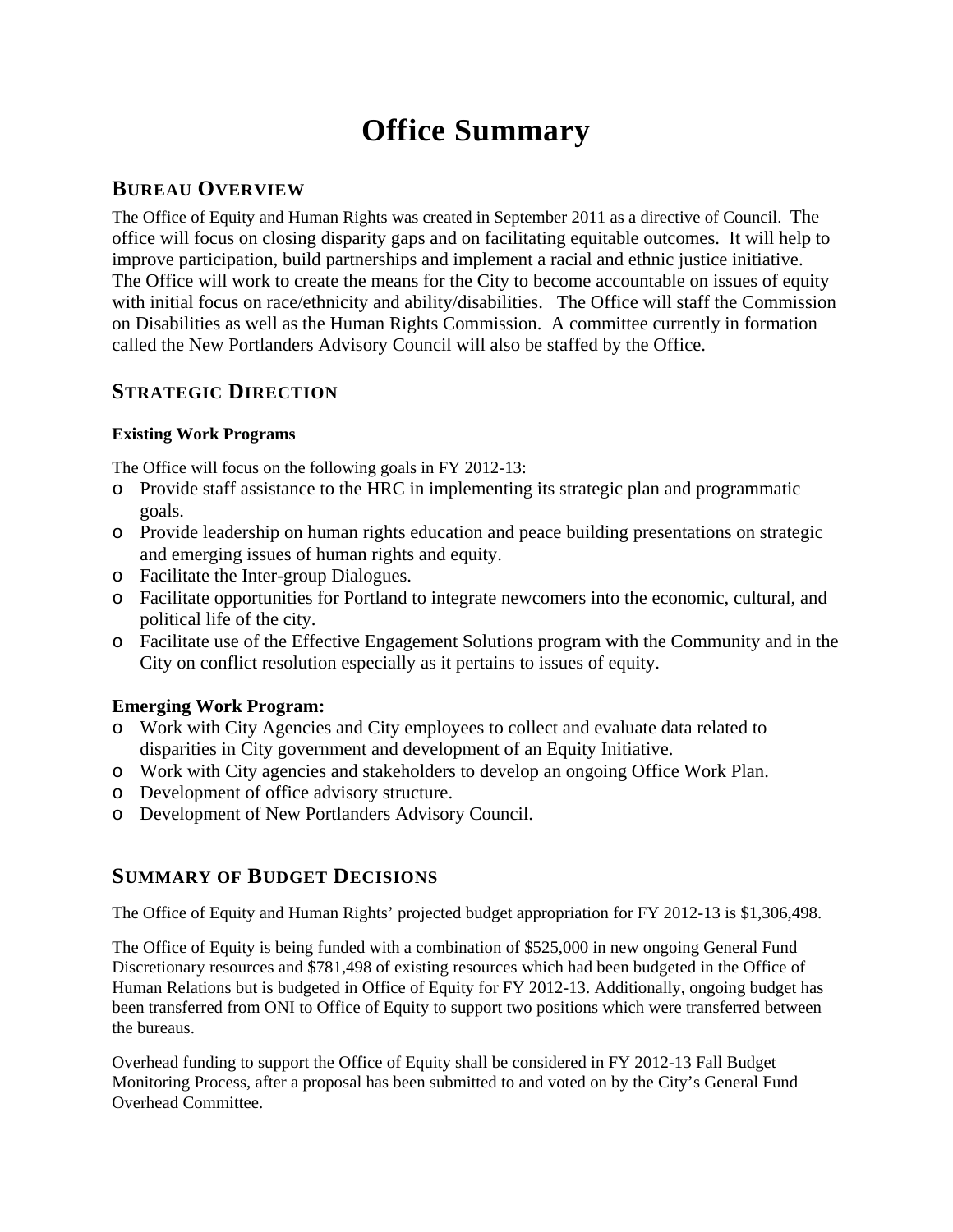# **Office of Equity and Human Rights**

#### **Description**

The Office of Equity and Human Rights will continue to manage and transition existing programs, which are described in detail below:

- The Human Rights Commission is a 15 member volunteer entity appointed by City Council to protect human rights and promote understanding, inclusion and justice for all who live, work, play, worship, and travel in Portland. The HRC oversees three ongoing committees including the Community and Police Relations committee, the Committee on Intergroup Understanding, and the Executive Committee.
- o The New Portlander program works toward providing greater equity and inclusion for newcomer communities through opportunities that honor the social and cultural contributions of these existing and emerging communities. The program seeks to connect City bureaus to community organizations, businesses, and faith communities that serve newly settled Portlanders with the ultimate outcome of addressing interests and needs of those who have recently settled here.
- o The Education and Peace Building program provides education on local and global human rights issues and facilitates Portlanders' exploring and connecting around social justice issues. Current projects include the Human Rights Film and Dialogue series and various classes of education on strategic and emerging peace building issues.
- o The Inter-group Dialogues program is a series of facilitated conversations between community members from different social identity groups that either have a history of conflict or potential conflict with one another. Dialogues occur over a period of time during which participants examine commonalities and differences and identify ways in which group identity affects their behavior and opportunities in society.
- o The Effective Engagement Solutions Program (to be retitled in the Equity Office) provides tools and resources for community members and the City staff to address chronic conflicts and remove barriers to effective collaboration between neighborhoods, businesses, community organizations, the public and City agencies. The program coordinates the Restorative Listening Project on Gentrification for monthly community sharing of experiences with gentrification and its impacts. The program responds to agencies, neighborhood associations for organizational and community conflict resolution, and provides coaching and facilitation services.
- o Diverse and Empowered Employees program (DEEP) is a volunteer-led employee organization that assists the City of Portland in creating and enhancing a supportive and inclusive environment to the City's diverse workforce. DEEP offers mentoring and networking opportunities through nine affinity groups and also hosts regular educational events to expand employee awareness of diversity issues. The Office of Equity provides financial oversight and Commissioner Oversight to the partnership.

#### **Goals**

The Office of Equity's work supports the City goals of improving community livability, implementing and evaluating equity policy, especially in the delivery of efficient, effective, and accountable municipal services. The Office of Equity is strategically positioned within City government to coordinate between City Bureaus, assist with implementation, monitor compliance, foster accountability, and help the City become a leader in defining and achieving equitable outcomes and eliminating disparities.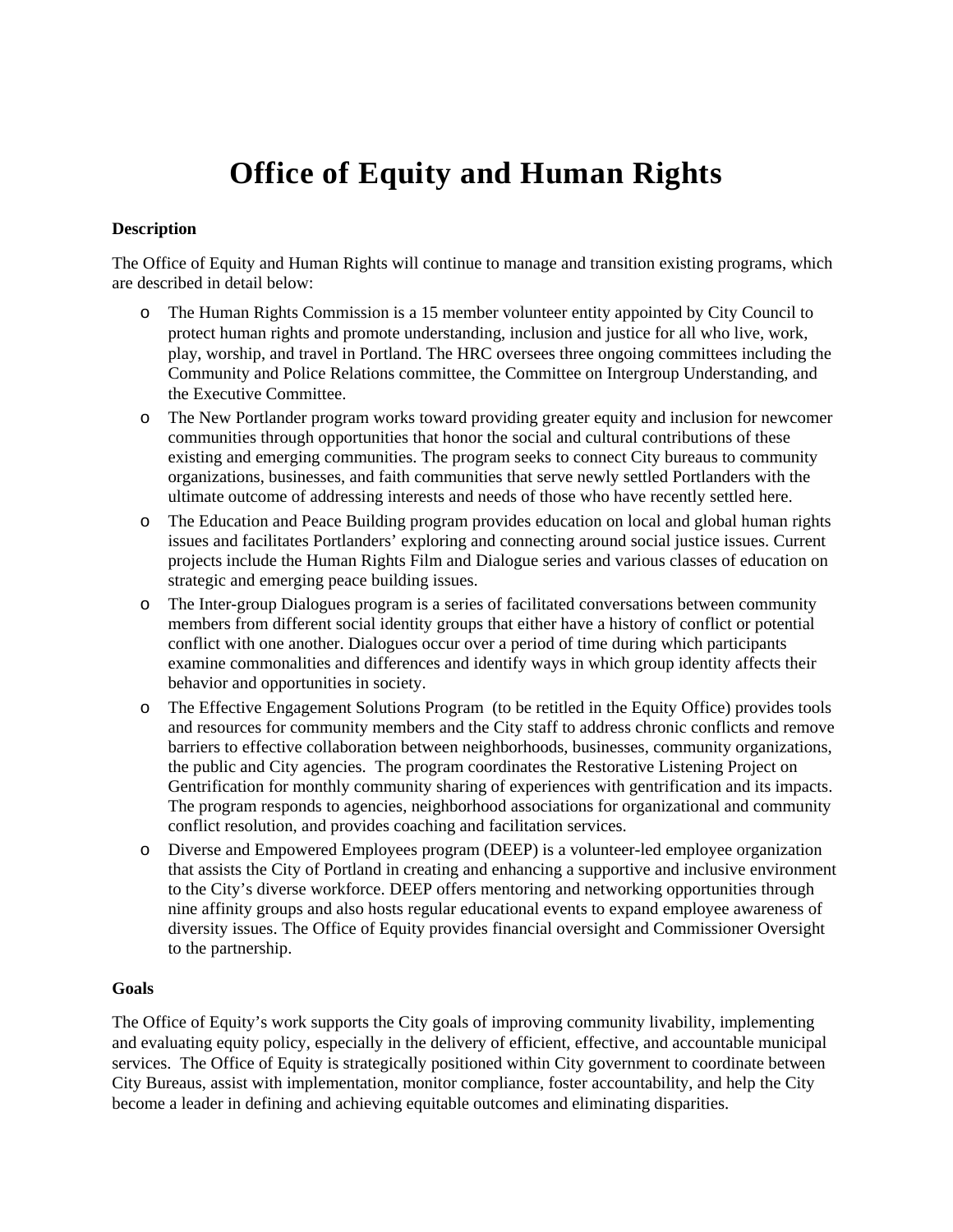#### **Performance**

Human Rights Commission (HRC): The HRC had established the goal of developing nine policy recommendation or reports on human rights issues in FY 2011-12. As of January of 2012 they have achieved the development and approval of the Police Use of Force report, Recommendations on the draft Portland Plan, sponsoring of an event by the Committee for Intercultural Group Understanding (CIGU) on Reconciliation with Terry Cross of National Indian Child Welfare association. The Commission sustained 3 resignation/vacancies and is just now in the process of filling them. The Commission also recently developed and issued an RFP and is currently involved in the selection of a consultant to develop their Strategic Plan.

The New Portlander program established the goals of reaching 3,000 people and conducting 40 educational presentations in FY 2011-12. These high numbers reflect the addition of participants from the Colored Pencils program which has since moved to the Regional Arts and Culture Council. Projected numbers for next year are: reaching at least 600 people. Author, support or otherwise initiate printed stories on New Portlanders: 12. Produce or support or otherwise initiate broadcast media stories on New Portlanders: 12.

The Education and Peace Building program has established the goals of 90% of program participants reporting increased levels of awareness or learning, achieving 500 participants in education program activities, and sponsoring 20 educational events in FY 2011-12.

The Intergroup Dialogue program has established the goals of 90% of program participants experiencing satisfaction, conducting ten dialogues on race or racism, and achieving 120 program participants. The program goals include: 13 dialogues, 98% satisfaction level, 928 participants, 9 new trainers trained, and 20 new facilitators trained.

The DEEP program has established the goal of 15 educational events in FY 2011-12; similar goals will be met in 2012-13.

The Effective Engagement Solutions Program (To Be Retitled under the Equity Office) highlights for 2011 included: early facilitation of the Friends of Last Thursday, Leaders Dialogues with Commissioner Fritz and the Mayor, Disparity Contracting Study Facilitation, Equity Office formation, Williams Bike Corridor facilitation and Holgate Bike Boulevard facilitation. We will be reassessing need and strategic direction of efforts in this area during the change from ONI to the Office of Equity once the new Director is hired and work plan finalized.

#### **Changes to Services and Activities**

The Office is new and all services and activities whether current or planned will be evaluated under the direction of the new director.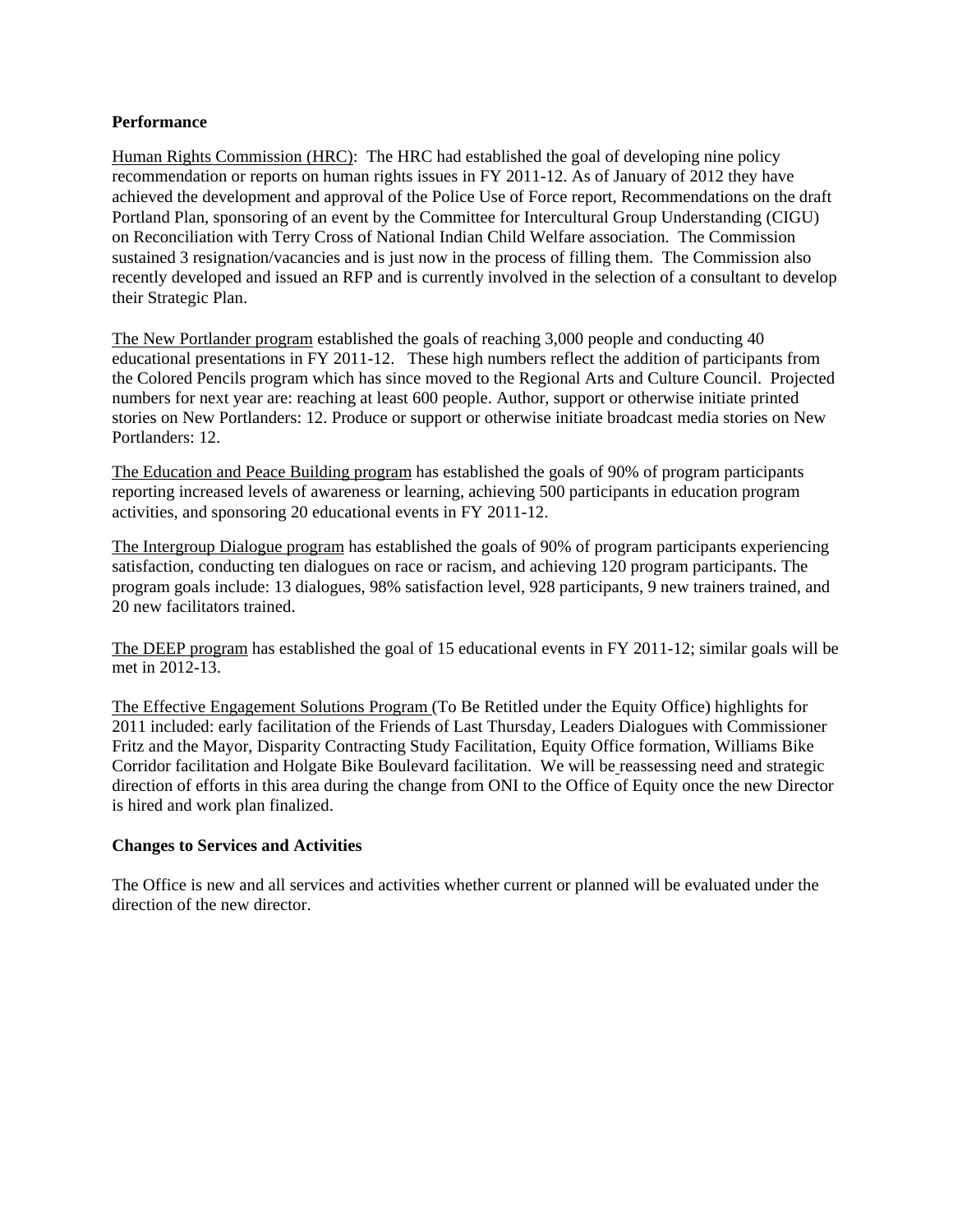## **Summary of Bureau Budget**

|                                            | FY 2009-10<br>Year-End<br><b>Actuals</b> | FY 2010-11<br>Year-End<br><b>Actuals</b> | FY 2011-12<br>Revised<br><b>Budget</b> | FY 2012-13<br>Requested<br><b>Without DP's</b> | FY 2012-13<br>Requested<br><b>Budget</b> |  |
|--------------------------------------------|------------------------------------------|------------------------------------------|----------------------------------------|------------------------------------------------|------------------------------------------|--|
| <b>Office of Equity &amp; Human Rights</b> |                                          |                                          |                                        |                                                |                                          |  |
| <b>Expenditures</b>                        |                                          |                                          |                                        |                                                |                                          |  |
| <b>Personal Services</b>                   | 0                                        | $\mathbf 0$                              | $\mathbf 0$                            | 922,180                                        | 922,180                                  |  |
| <b>External Materials and Services</b>     | 0                                        | $\mathbf 0$                              | $\mathbf 0$                            | 301,198                                        | 196,678                                  |  |
| Internal Materials and Services            | 0                                        | 0                                        | 0                                      | 83,120                                         | 83,120                                   |  |
| <b>Total Expenditures</b>                  | 0                                        | 0                                        | 0                                      | 1,306,498                                      | 1,201,978                                |  |
| <b>Resources</b>                           |                                          |                                          |                                        |                                                |                                          |  |
| <b>General Fund Discretionary</b>          | 0                                        | $\mathbf 0$                              | $\mathbf 0$                            | 1,306,498                                      | 1,201,978                                |  |
| General Fund Overhead                      | 0                                        | 0                                        | $\mathbf 0$                            | $\mathbf 0$                                    | $\mathbf 0$                              |  |
| <b>Total Resources</b>                     | 0                                        | 0                                        | 0                                      | 1,306,498                                      | 1,201,978                                |  |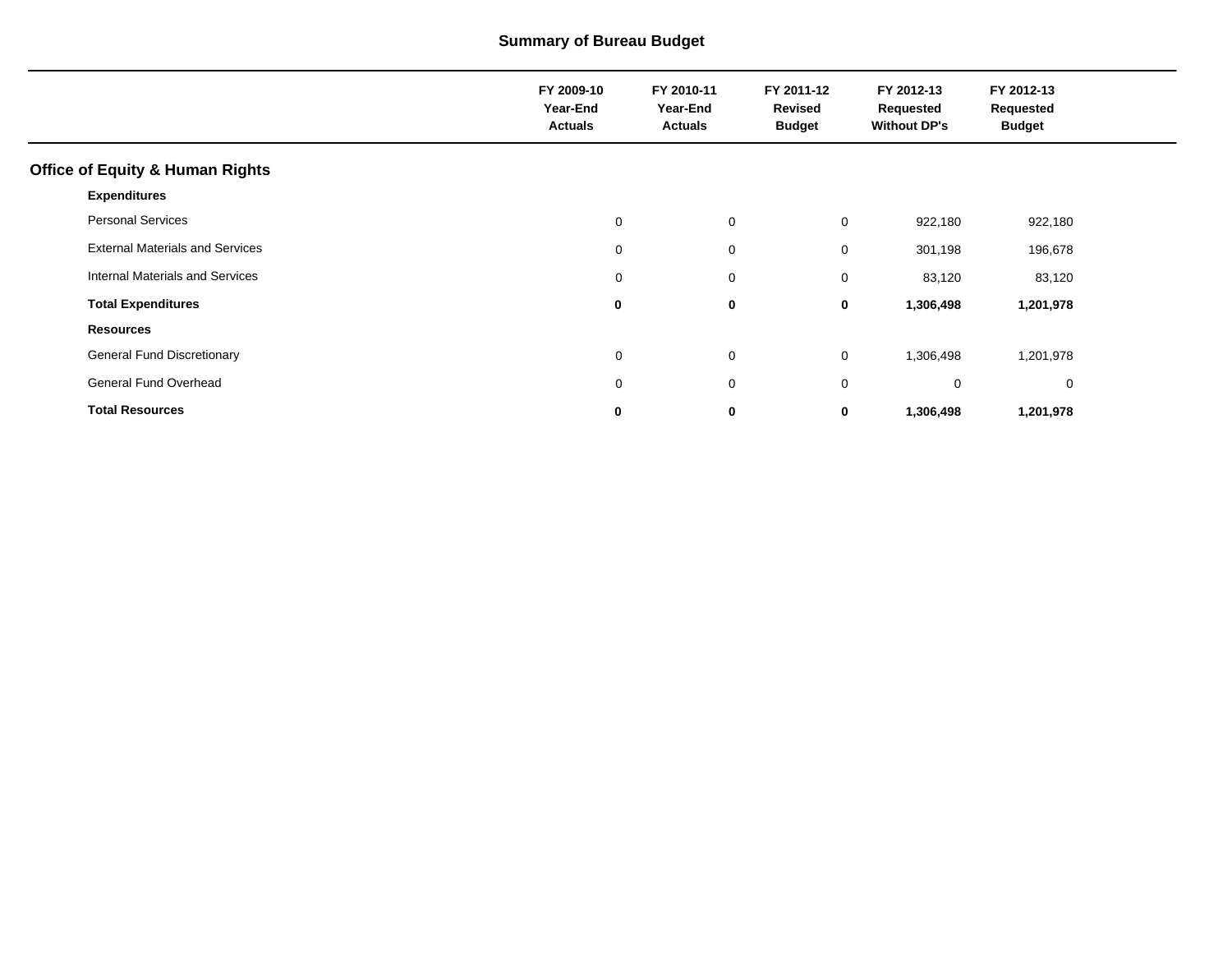## **Summary of Program Budgets**

|                                                                                   | FY 2009-10<br>Year-End<br><b>Actuals</b> | FY 2010-11<br>Year-End<br><b>Actuals</b> | FY 2011-12<br>Revised<br><b>Budget</b> | FY 2012-13<br>Requested<br><b>Without DP's</b> | FY 2012-13<br>Requested<br><b>Budget</b> |
|-----------------------------------------------------------------------------------|------------------------------------------|------------------------------------------|----------------------------------------|------------------------------------------------|------------------------------------------|
| <b>Office of Equity &amp; Human Rights</b><br><b>Administration &amp; Support</b> |                                          |                                          |                                        |                                                |                                          |
| Administration                                                                    | 0                                        | $\mathbf 0$                              | 0                                      | 172,636                                        | 172,636                                  |
| Operations                                                                        | 0                                        | $\mathbf 0$                              | 0                                      | 1,133,862                                      | 1,029,342                                |
| <b>Total Administration &amp; Support</b>                                         | 0                                        | 0                                        | 0                                      | 1,306,498                                      | 1,201,978                                |
| <b>Total Programs</b>                                                             | 0                                        | 0                                        | 0                                      | 1,306,498                                      | 1,201,978                                |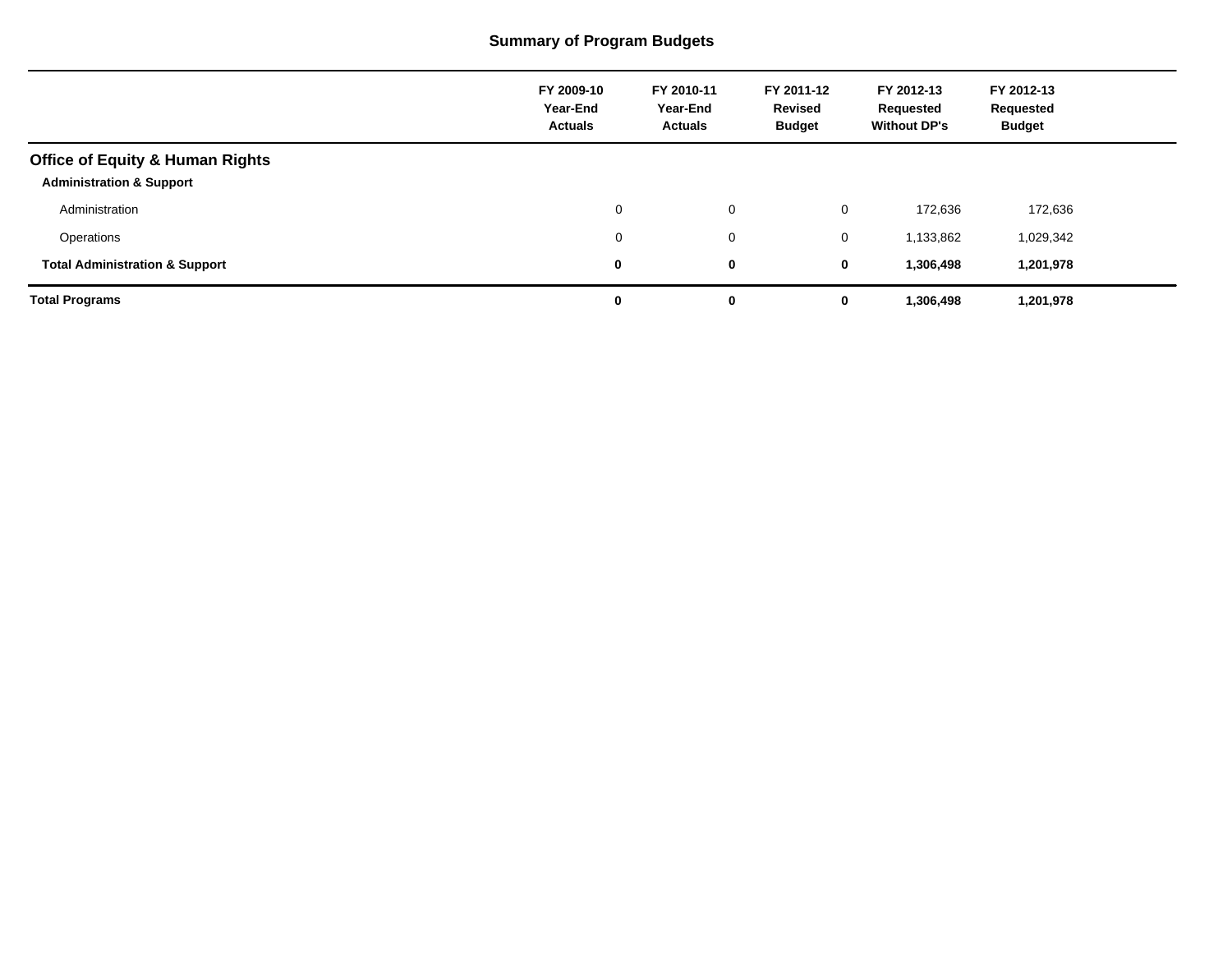## **Total FTE and Salary by Class Office of Equity & Human Rights**

|                                                |      | CY REVBUD {Rep} |      | V52_NO_DP {Rep} | V52_TOTAL {Rep} |           |  |
|------------------------------------------------|------|-----------------|------|-----------------|-----------------|-----------|--|
| <b>Class</b><br>Title                          | No.  | Amount          | No.  | Amount          | No.             | Amount    |  |
| 30000493 Community Outreach & Informtn Rep, Sr | 0.00 | 0               | 1.00 | 68,010          | 1.00            | 68,010    |  |
| 30001758 Equity and Human Rights Director      | 1.00 | 102,648         | 1.00 | 102,648         | 1.00            | 102,648   |  |
| 30000464 Program Coordinator                   | 0.00 | 0               | 1.00 | 66,710          | 1.00            | 66,710    |  |
| 30000463 Program Specialist                    | 0.00 | 0               | 2.00 | 121,038         | 2.00            | 121,038   |  |
| <b>Total Full-Time Positions</b>               | 1.00 | \$102,648       | 5.00 | \$358,406       | 5.00            | \$358,406 |  |
| 30000012 Office Support Specialist II          | 0.00 | 0               | 1.00 | 43,956          | 1.00            | 43,956    |  |
| <b>Total Part-Time Positions</b>               | 0.00 | \$0             | 1.00 | \$43,956        | 1.00            | \$43,956  |  |
| <b>Grand Total</b>                             | 1.00 | \$102,648       | 6.00 | \$402,362       | 6.00            | \$402,362 |  |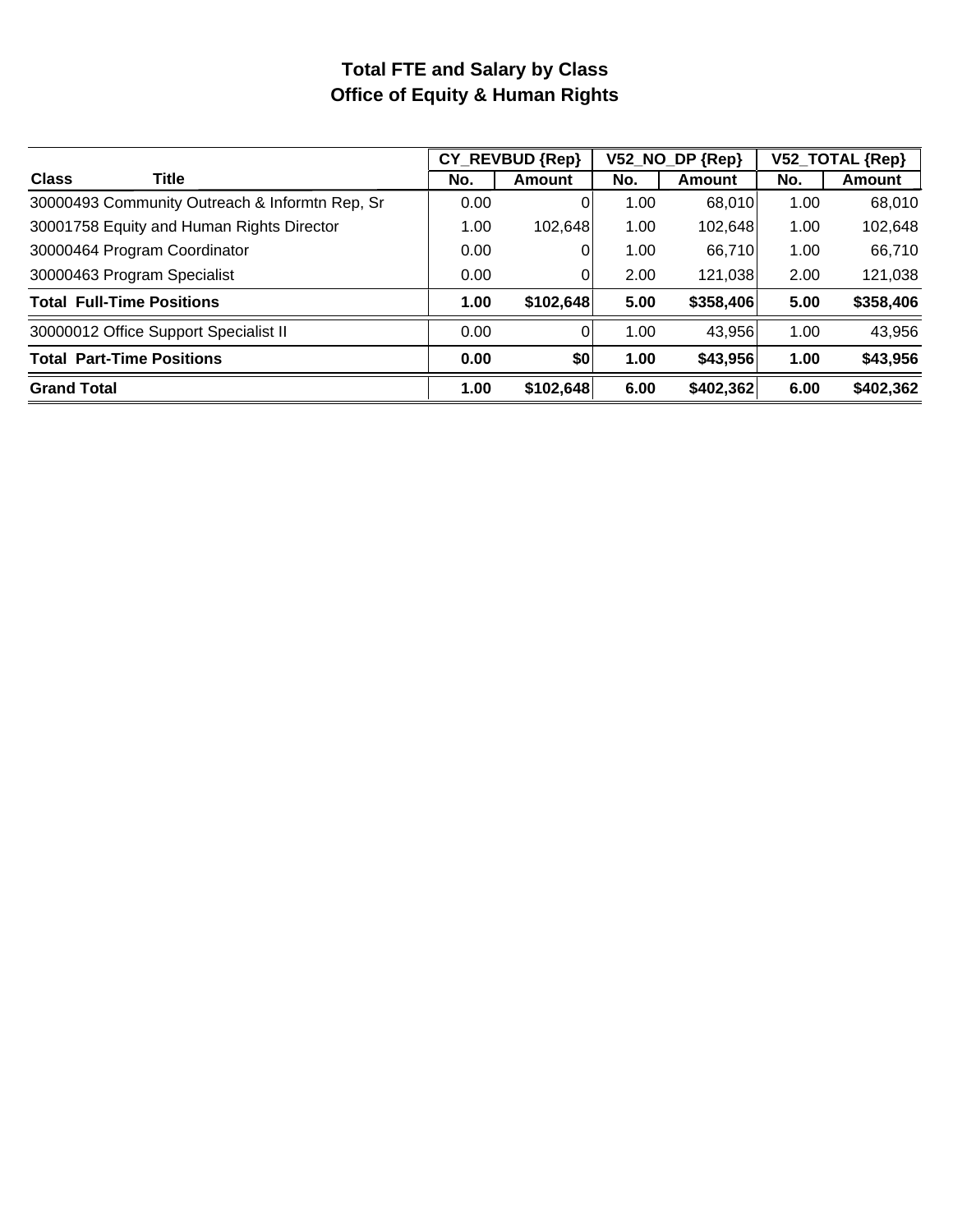#### **Decision Package Summary**

| <b>Bureau:</b><br>Office of Equity & Human Rights                 |                                      |                                              |                                            |                                                 | <b>Priority:</b>                                | 01                                              | <b>Type: Reductions</b>                         |   |
|-------------------------------------------------------------------|--------------------------------------|----------------------------------------------|--------------------------------------------|-------------------------------------------------|-------------------------------------------------|-------------------------------------------------|-------------------------------------------------|---|
| Decision Package: OE_01 - Office of Equity - 4% reduction package |                                      |                                              |                                            |                                                 | <b>Program: Bureau Operations</b>               |                                                 |                                                 |   |
|                                                                   | FY 2012-13<br>Requested<br>1 Time DP | FY 2012-13<br>Requested<br><b>Ongoing DP</b> | FY 2012-13<br>Requested<br><b>Total DP</b> | FY 2013-14<br><b>Estimated</b><br><b>Budget</b> | FY 2014-15<br><b>Estimated</b><br><b>Budget</b> | FY 2015-16<br><b>Estimated</b><br><b>Budget</b> | FY 2016-17<br><b>Estimated</b><br><b>Budget</b> |   |
| <b>EXPENDITURES</b>                                               |                                      |                                              |                                            |                                                 |                                                 |                                                 |                                                 |   |
| <b>External Materials and Services</b>                            | 0                                    | (52, 260)                                    | (52, 260)                                  | 0                                               | 0                                               | $\mathbf 0$                                     | $\Omega$                                        |   |
| <b>TOTAL EXPENDITURES</b>                                         | $\mathbf 0$                          | (52, 260)                                    | (52, 260)                                  | 0                                               | 0                                               | 0                                               | 0                                               | 0 |
| <b>REVENUES</b>                                                   |                                      |                                              |                                            |                                                 |                                                 |                                                 |                                                 |   |
| <b>General Fund Discretionary</b>                                 | 0                                    | (52, 260)                                    | (52, 260)                                  | 0                                               | 0                                               | $\Omega$                                        | $\Omega$                                        |   |
| <b>TOTAL REVENUES</b>                                             | 0                                    | (52, 260)                                    | (52, 260)                                  | 0                                               | 0                                               | 0                                               | $\bf{0}$                                        | 0 |

#### **Description:**

The reductions include \$34,415 from Professional Services, \$6,010 from education, \$11,235 from miscellaneous materials and services, and \$600 from the DEEP program.

#### **Expected Results:**

Impacts are limiting the outside professional assistance (contracted) that the bureau can contract for, decreasing the education budget to train and develop the new office's staff, and a 30% from the miscellaneous materials and service budget for unforseen costs that may arise as the new office enters its first year of operations.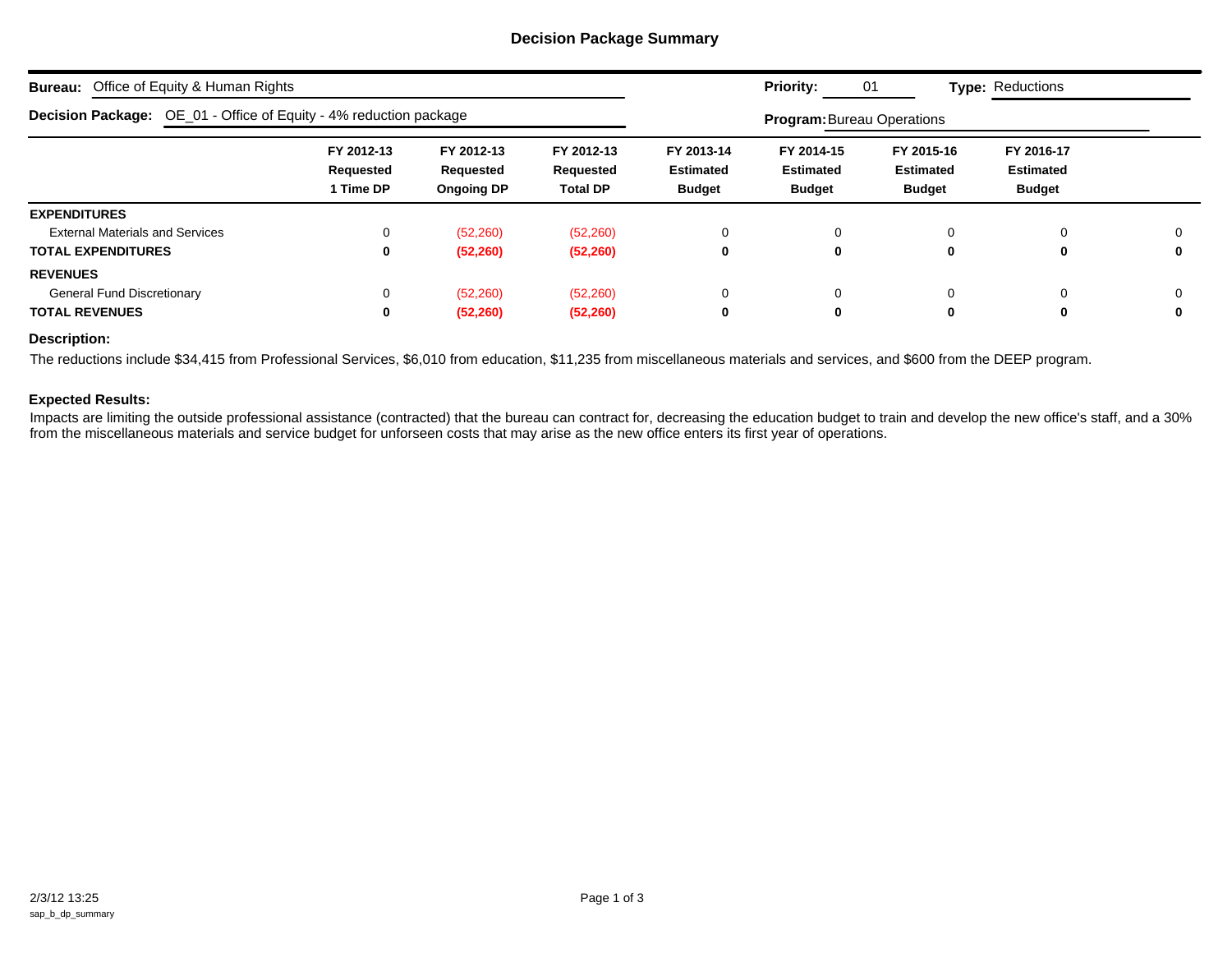#### **Decision Package Summary**

| <b>Bureau:</b> Office of Equity & Human Rights                    |                                                                                                                                    |           |           |   | <b>Priority:</b>                                | 02                                              | <b>Type: Reductions</b>                         |   |
|-------------------------------------------------------------------|------------------------------------------------------------------------------------------------------------------------------------|-----------|-----------|---|-------------------------------------------------|-------------------------------------------------|-------------------------------------------------|---|
| Decision Package: OE_02 - Office of Equity - 6% reduction package |                                                                                                                                    |           |           |   | <b>Program: Bureau Operations</b>               |                                                 |                                                 |   |
|                                                                   | FY 2012-13<br>FY 2012-13<br>FY 2012-13<br>Requested<br>Requested<br>Requested<br>1 Time DP<br><b>Ongoing DP</b><br><b>Total DP</b> |           |           |   | FY 2014-15<br><b>Estimated</b><br><b>Budget</b> | FY 2015-16<br><b>Estimated</b><br><b>Budget</b> | FY 2016-17<br><b>Estimated</b><br><b>Budget</b> |   |
| <b>EXPENDITURES</b>                                               |                                                                                                                                    |           |           |   |                                                 |                                                 |                                                 |   |
| <b>External Materials and Services</b>                            | 0                                                                                                                                  | (26, 130) | (26, 130) | 0 | $\Omega$                                        | 0                                               | 0                                               | 0 |
| <b>TOTAL EXPENDITURES</b>                                         | 0                                                                                                                                  | (26, 130) | (26, 130) | 0 | 0                                               | 0                                               | 0                                               | 0 |
| <b>REVENUES</b>                                                   |                                                                                                                                    |           |           |   |                                                 |                                                 |                                                 |   |
| <b>General Fund Discretionary</b>                                 | 0                                                                                                                                  | (26, 130) | (26, 130) | 0 | $\Omega$                                        |                                                 | 0                                               | 0 |
| <b>TOTAL REVENUES</b>                                             | 0                                                                                                                                  | (26, 130) | (26, 130) | 0 | 0                                               | 0                                               | 0                                               | 0 |

#### **Description:**

In addition to the reductions included in the 4% reduction package, this package includes reductions of \$6010 from the office's education budget to train and develop staff, \$4,080 of miscellaneous EMS, \$5,000 from out-of-town travel, and \$300 from the DEEP budget. The package also reduces the bureau's set aside for Fleet Services by \$10,000.

#### **Expected Results:**

If reductions are taken at the 6% level, bureau staff will have limited education and development opportunties (including staff travel for training opportunities, a smaller contingency (miscellansous materials and services) in the event that unforseen costs arise, DEEP will experience a \$900 total reduction, and the bureau will not be able to explore the option of contracting with City Fleet for a bureau-assigned vehicle.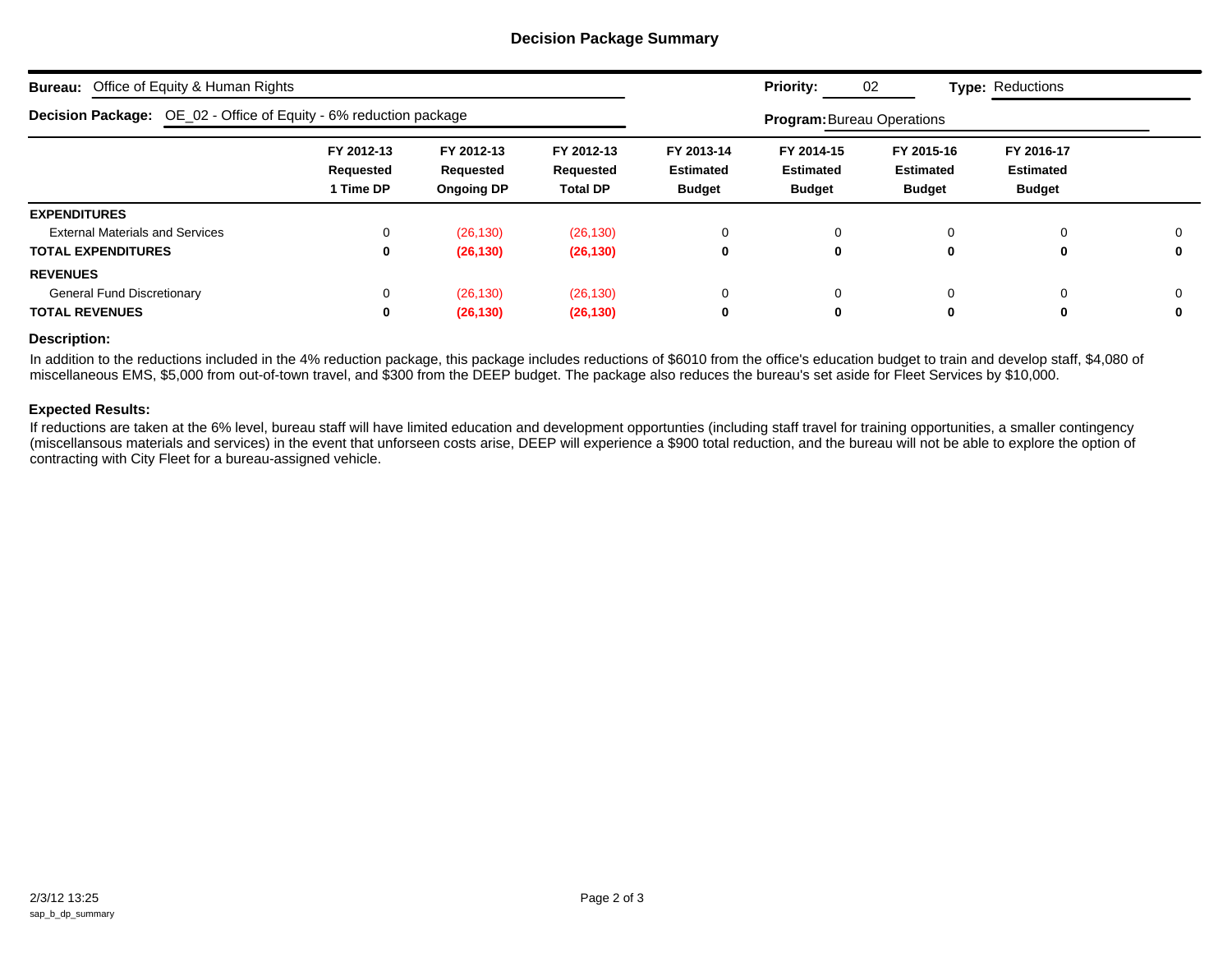#### **Decision Package Summary**

| <b>Bureau:</b> Office of Equity & Human Rights                    |                                      |                                              |                                            |                                                                                                                                                                                                          | <b>Priority:</b>                  | 03       | <b>Type: Reductions</b> |          |  |  |
|-------------------------------------------------------------------|--------------------------------------|----------------------------------------------|--------------------------------------------|----------------------------------------------------------------------------------------------------------------------------------------------------------------------------------------------------------|-----------------------------------|----------|-------------------------|----------|--|--|
| <b>Decision Package:</b> OE_03 - Office of Equity - 8% reductions |                                      |                                              |                                            |                                                                                                                                                                                                          | <b>Program: Bureau Operations</b> |          |                         |          |  |  |
|                                                                   | FY 2012-13<br>Requested<br>1 Time DP | FY 2012-13<br>Requested<br><b>Ongoing DP</b> | FY 2012-13<br>Requested<br><b>Total DP</b> | FY 2014-15<br>FY 2015-16<br>FY 2016-17<br>FY 2013-14<br><b>Estimated</b><br><b>Estimated</b><br><b>Estimated</b><br><b>Estimated</b><br><b>Budget</b><br><b>Budget</b><br><b>Budget</b><br><b>Budget</b> |                                   |          |                         |          |  |  |
| <b>EXPENDITURES</b>                                               |                                      |                                              |                                            |                                                                                                                                                                                                          |                                   |          |                         |          |  |  |
| <b>External Materials and Services</b>                            | $\Omega$                             | (26, 130)                                    | (26, 130)                                  | 0                                                                                                                                                                                                        | $\mathbf 0$                       | $\Omega$ | $\Omega$                | $\Omega$ |  |  |
| <b>TOTAL EXPENDITURES</b>                                         | 0                                    | (26, 130)                                    | (26, 130)                                  | 0                                                                                                                                                                                                        | 0                                 | 0        | 0                       | 0        |  |  |
| <b>REVENUES</b>                                                   |                                      |                                              |                                            |                                                                                                                                                                                                          |                                   |          |                         |          |  |  |
| <b>General Fund Discretionary</b>                                 | 0                                    | (26, 130)                                    | (26, 130)                                  | 0                                                                                                                                                                                                        | $\mathbf 0$                       | $\Omega$ | $\Omega$                | 0        |  |  |
| <b>TOTAL REVENUES</b>                                             | 0                                    | (26, 130)                                    | (26, 130)                                  | 0                                                                                                                                                                                                        | 0                                 | 0        | 0                       | 0        |  |  |

#### **Description:**

The reductions in this package build upon the cuts in OE\_01 and OE\_02 to achieve 8% cuts. The reductions in this package include a \$10,330 cut to professional services, an additional \$300 cut to the DEEP program, and another \$5,500 reduction to the bureau's Fleet earmark. This will reduce the fleet budget to \$1,040 for motor pool use only.

#### **Expected Results:**

The cuts, which are cumulative to include the proposed 4% and 6% cut packages, will reduce professsional services by 36%, education/training budget by 60%, misc. materials and services by 57%, the DEEP program budget by 8%, and the bureau's allocation for Fleet services 100%. Impacts include decreased resources for contract services, less opportunity for staff development and training, less contingency to respond to any unforseen costs, and no funding for a bureau vehicle. T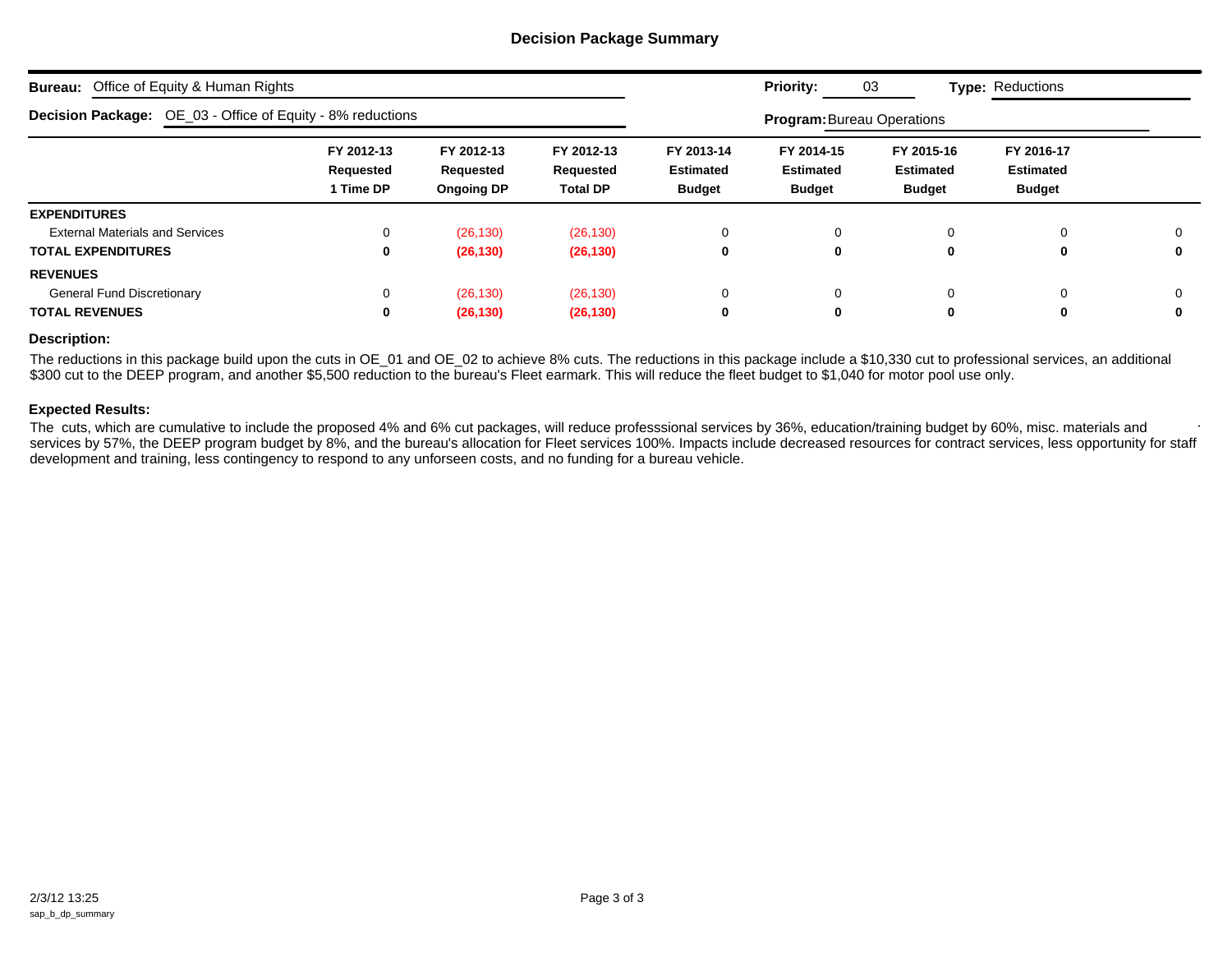# Office of Equity & Human Rights

**Management Data** Commissioner in Charge: Amanda Fritz Bureau Director: vacant Website: not yet developed Administration: 18% M/W/ESB Contract \$: 100% Prime

## **Workforce Data**

Minorities: 100.0% Female: 33.3% Non-Represented: 100.0% Span of Control: 3.0 positions per supervisor Management Layers: 1 to 3

## **Resource and FTE Summary**

|                       | FY 2011-12 | FY 2012-13  | FY 2012-13 | FY 2012-13          | FY 2012-13  |
|-----------------------|------------|-------------|------------|---------------------|-------------|
|                       | Adopted    | Base        | Reductions | <b>Add Packages</b> | Requested   |
| GF Ongoing            | \$0        | \$1.306,498 | \$104,520  | \$0                 | \$1,201,978 |
| GF One-Time           |            |             |            |                     |             |
| <b>GF</b> Overhead    |            |             |            |                     |             |
| Bureau's Choice       |            |             |            |                     |             |
| <b>Other Revenues</b> |            |             |            |                     |             |
| <b>Total Revenues</b> | \$0        | \$1,306,498 | \$104,520  | \$0                 | \$1,201,978 |
| FTE                   | 0.00       | 6.00        | 0.00       | 0.00                | 6.00        |

## **Bureau Overview and Significant Issues**

The new Office of Equity and Human Rights has many challenges ahead with regard to starting a new Equity Initiative in City Government. Starting the conversation with Bureaus will take some time and resources. Each bureau has different perspectives, needs, and practices regarding issues of equity. Getting consensus will take time to communicate and research the issues and will require additional staffing as already planned for in the current budget (OSS III, Policy Analyst, Commission Staffing). Integrating the Office into City government, into a new office space, maintaining programs for New Portlanders, staffing and supporting the Human Rights Commission and the Commission on Disabilities, Restorative Listening & Facilitation and Peace Building education along with a new director will require consistent attention from the Commissioners and Council to keep Equity issues and opportunities at the fore front of the City's agenda.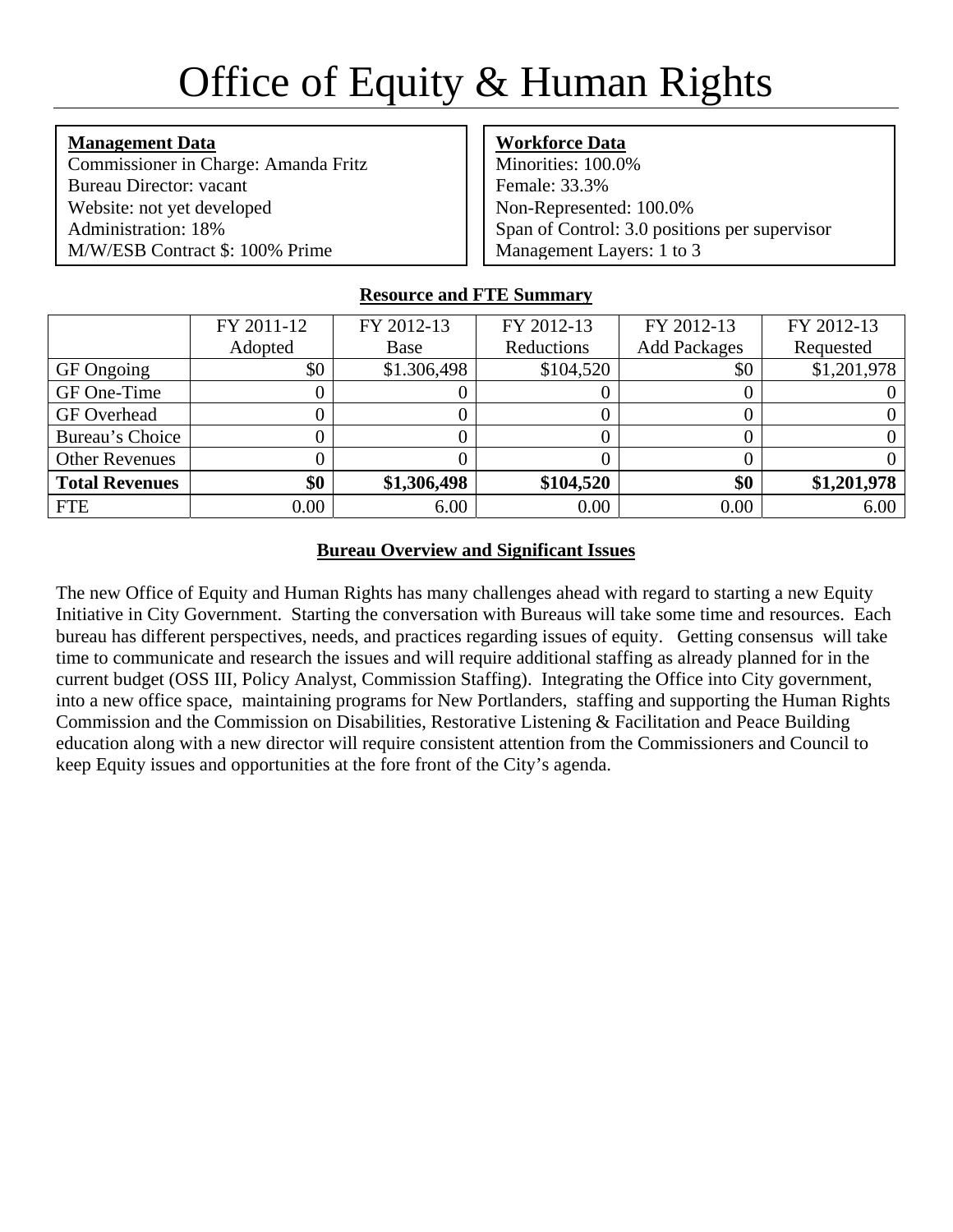## **INSERT PERFORMANCE DASHBOARD HERE**

## **As the office is in formation and a final workplan will not be established until a new Director is hired this section will remain blank.**

]

|                                         | FY 2010-11 | FY 2011-12 | FY 2012-13  | FY 2012-13  | FY 2013-14  |
|-----------------------------------------|------------|------------|-------------|-------------|-------------|
|                                         | Actuals    | Adopted    | Base        | Request     | Estimate    |
| <b>Operating - Base</b>                 | \$0        | \$0        | \$1,306,498 | \$1,201,978 | \$1,250,057 |
| <b>Operating - One-Time Initiatives</b> |            |            |             |             |             |
| <b>Capital - New Construction</b>       |            |            |             |             |             |
| Capital - Major Maintenance             |            |            |             |             |             |
| <b>Unappropriated Ending Balance</b>    |            |            |             |             |             |
| <b>Total</b>                            | \$0        | \$0        | \$1,306,498 | \$1,201,978 | \$0         |

## **Operating and Capital Requirements**

## **Overview of Major Projects and Initiatives**

**Project/Initiative Title:** Development of the Equity Office Strategic Workplan. Establishing and working with an Advisory Committee, the Director and Commissioner will work to establish a workplan that will guide the Office in the coming years.

**Project/Initiative Title:** City/ Community Dialogue and Facilitation: This includes the existing train the trainer and Community Inter-group Dialogues, the Leaders Dialogue series and will also include facilitation on Equity education in Bureaus and the Community .

**Project/Initiative Title:** Disparity Data Inventory Study – research available city and community data on disparities that exist in hiring, contracting and access for minorities and the disabled in the City.